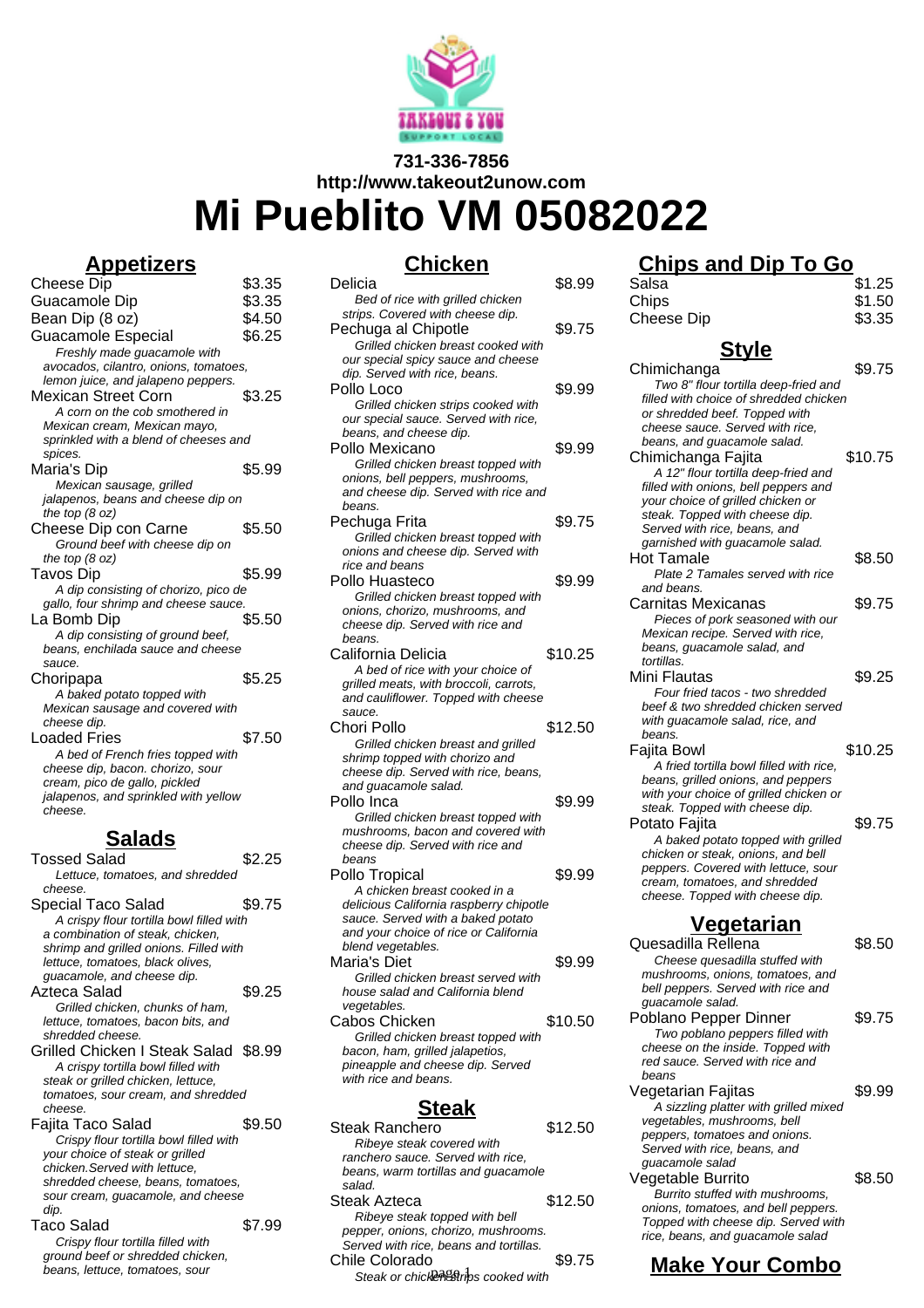| cream, guacamole, shredded<br>cheese, and cheese dip.<br><b>Chef Salad</b>                            | \$10.99 |
|-------------------------------------------------------------------------------------------------------|---------|
| Lettuce, sliced tomatoes, fresh<br>onions, avocado slices, fresh bell<br>peppers and shredded cheese. |         |
| Topped with grilled a shrimp.                                                                         |         |

### **Nachos**

| <b>Bean Nachos</b>                                                          | \$5.25  |
|-----------------------------------------------------------------------------|---------|
| Nachos Supreme                                                              | \$8.25  |
| A bed of nachos topped with<br>ground beef, beans, lettuce,                 |         |
| tomatoes, sour cream, shredded                                              |         |
| cheese and cheese dip.                                                      |         |
| Monster Nachos<br>A bed of nachos with a combo of                           | \$14.99 |
| ground beef, grilled chicken, steak,                                        |         |
| beans, bell peppers, onions, and                                            |         |
| cheese dip. Topped with lettuce, sour<br>cream, shredded cheese and pico de |         |
| gallo.                                                                      |         |
| Beef or Chicken Nachos<br>Ground beef or shredded chicken.                  | \$7.25  |
| Party Nachos                                                                | \$9.50  |
| A bed of nachos topped with grilled                                         |         |
| chicken or steak. Cooked with bell<br>peppers and onions.                   |         |
| <b>Lunch Menu</b>                                                           |         |
| <b>Monday Thru Saturday Only. Served</b>                                    |         |
| between 11:00 am to 3:00 pm                                                 |         |
| <b>Appetizers Lunch</b>                                                     |         |
| Cheese Dip Lunch - Small 4oz \$3.35                                         |         |
| La Bomba Dip                                                                | \$5.50  |
| A Dip Consisting of ground beef,<br>beans, enchiladas sauce and cheese      |         |
| sauce                                                                       |         |
| Cheese Dip Lunch - Medium                                                   | \$6.25  |
| 8oz                                                                         | \$5.25  |
| Choripapa<br>A baked potato topped with                                     |         |
| mexican sausage and covered with                                            |         |
| cheese dip                                                                  |         |
| Guacamole Dip Lunch - Small \$3.35<br>4oz                                   |         |
| Guacamole Dip Lunch -                                                       | \$5.99  |
| Medium 8oz                                                                  |         |
| Bean Dip Lunch (8 oz)                                                       | \$4.50  |
| <b>Loaded Fries</b>                                                         | \$7.50  |
| A bed of french fries topped with<br>cheese dip, bacon, chorizo, sour       |         |
| cream, pico de gallo, pickle                                                |         |
| jalapenos, and sprinkled with yellow<br>cheese                              |         |
| Mexican Street Corn Lunch                                                   | \$3.25  |
| A corn on the cob smothered in                                              |         |
| Mexican cream, Mexican mayo,<br>sprinkled with a blend of cheeses and       |         |
| spices.                                                                     |         |
| Maria's Dip Lunch                                                           | \$5.99  |
| Mexican sausage, grilled<br>jalapenos, beans and cheese dip on              |         |
| the top $(8 \text{ oz})$                                                    |         |
| Cheese Dip con Carne Lunch \$5.50                                           |         |
| Ground beef with cheese dip on<br>the top $(8 oz)$                          |         |
| Guacamole Special Lunch                                                     | \$6.25  |
| Freshly made guacamole with<br>avocados, cilantro, onions, tomatoes,        |         |
| lemon juice, and jalapeno peppers.                                          |         |
| Tavos Dip                                                                   | \$5.99  |
| A dip consisting of chorizo, pico de<br>gallo, four shrimp and cheese sauce |         |
| Salad Lunch                                                                 |         |
| Taco Salad Lunch                                                            | \$5.99  |
| Crispy flour tortilla bowl filled with                                      |         |
| beans and your choice of ground<br>beef or shredded chicken. Topped         |         |
| with lettuce, tomato, sour cream,                                           |         |

guacamole, shredded cheese, and

cheese dip.

our special Guajillo sauce and cheese dip. Served with rice, beans and tortillas. Sirloin 6 oz  $$9.50$ A tenderized steak served with fries or bake potato and a house salad. Tacos Discada 3 Corn tacos filled with steak, chorizo 1 and bacon. Served with rice, tomatillo sauce and shredded cheese. Steak Mexicano  $$12.50$ Ribeye steak with bell pepper, onions and tomatoes. Served with rice, beans and tortillas. Cheese Steak \$12.50 Ribeye steak topped with onions and cheese dip. Served with rice, beans and tortillas. Tacos de Bistec  $$9.75$ Three flour or corn steak tacos filled with shredded cheese. Served with rice, beans and pico de gallo. Ribeye a la Parrilla  $$12.50$ Ribeye steak served with a baked potato and house salad. Mexican Style Tacos \$9.99 Three tacos filled with steak, onions and cilantro. Served with guacamole, charro beans and hot sauce on the side. Molcaiete \$14.50 A molcajete filled with grilled chicken, steak, shrimp, and chorizo. Topped with our special sauce, cactus, chambray onions, banana peppers, and shredded cheese. Served with charm beans and tortillas. Carne Asada  $$13.99$ Two ribeye steaks served in a sizzling, skillet with grilled onions and bell peppers. Served with rice, beans and guacamole salad. Tacos San Luis \$10.25 A corn steak taco, corn carnitas taco, and corn chorizo taco. Served with pico de gallo, 2 oz cheese dip and hot sauce. Served with rice and beans on the side. Tacos al Pastor **\$9.99** 3 Marinated pork corn tacos topped with pineapple, cilantro and onions. Served with our homemade hot sauce and choice of rice or charro beans.

#### **Enchiladas**

| Enchiladas Potosinas                      | \$11.75 |
|-------------------------------------------|---------|
| Three shrimp enchiladas topped            |         |
| with green sauce and cheese dip.          |         |
| Served with rice and beans.               |         |
| Enchiladas Rancheras                      | \$10.25 |
| Three cheese enchiladas topped            |         |
| with steak or chicken. Cooked with        |         |
| onions and bell peppers. Topped with      |         |
| red sauce and cheese dip. Served          |         |
| with rice and beans.                      |         |
| Green Enchiladas                          | \$8.50  |
| Three chicken enchiladas covered          |         |
| with green tomatillo sauce and sour       |         |
| cream. Served with rice and beans.        |         |
| Enchiladas Supreme                        | \$9.50  |
| One chicken, one beef, one bean           |         |
| and one cheese enchilada topped           |         |
| with lettuce, sour cream, tomatoes,       |         |
| and enchilada sauce. Served with          |         |
| rice.                                     |         |
| Enchiladas Tapatias                       | \$9.25  |
| Two cheese, one chicken                   |         |
| enchiladas covered with cheese dip.       |         |
| Served with rice and beans.               |         |
| Enchiladas Norteilas                      | \$8.50  |
| A bed of rice <b>tවඩුපිදි</b> ර Awith two |         |

| Make Your Combo 1             | \$7.50 |
|-------------------------------|--------|
| Choose any 2 items & 2 sides. |        |
| Make Your Combo 2             | \$8.50 |
| Choose any 3 items & 2 sides. |        |

#### **Kids Menu**

#### \$9.75 Served to children under 12. Adults for **an additional charge.** 1. Beef Enchilada, Rice and Beans \$4.25 2. Beef Nachitos **\$4.25** 3. Hamburger and Fries \$4.25 4. Soft Shell Taco, Rice and Beans \$4.25 5. Grilled Cheese and Fries \$4.25 6. Grilled Chicken Quesadilla \$4.25 7. Pechuguita with Rice and Beans \$4.25 8. Chicken Nuggets and Fries \$4.25 9. Chicken Tenders and Fries \$4.25 10. Mini Pollo Delicia  $$5.25$ 11. Mini Taco Salad \$4.75 12. Mac and Cheese \$4.25

#### **A La Carta**

| <b>Beef Tostada</b>                  | \$2.99 |
|--------------------------------------|--------|
| A flat taco shell topped with ground |        |
| beef and cheese dip.                 |        |
| Tamale                               | \$2.99 |
| Chalupa                              | \$3.75 |
| A flat taco shell topped with beans, |        |
| lettuce, guacamole, sour cream,      |        |
| shredded cheese, and tomato slices.  |        |

#### **Enchiladas**

#### **All enchiladas come with enchilada**

| sauce.                              |        |
|-------------------------------------|--------|
| Enchiladas                          | \$2.25 |
| Beef, chicken, or cheese            |        |
| enchilada.                          |        |
| Chorizo Enchilada                   | \$2.50 |
| Grilled chicken or steak enchilada. |        |

### **Burritos**

| 8" Beef or Chicken Burrito             | \$3.50 |
|----------------------------------------|--------|
| Ground beef or shredded chicken        |        |
| burrito topped with red sauce.         |        |
| 8" Bean Burrito                        | \$2.99 |
| Bean burrito topped with red           |        |
| sauce.                                 |        |
| 8" Grilled Chicken or Steak            | \$5.99 |
| Burrito                                |        |
| A burrito filled with your choice of   |        |
| steak or grilled chicken. Covered with |        |
| cheese dip.                            |        |
|                                        |        |

#### **Tacos**

**Served with your choice of hard or soft shell tortillas. Tacos are served with lettuce and shredded cheese. Make them supreme for an additional charge.**

| <b>Hard Shell Taco</b>               | \$1.99 |
|--------------------------------------|--------|
| 6" Soft Shell Taco                   | \$1.99 |
| <b>Taco Supreme</b>                  | \$6.50 |
| Two 8" soft tacos filled with ground |        |
| beef or shredded chicken, lettuce,   |        |
| sour cream, tomatoes, and yellow     |        |
| cheese.                              |        |
|                                      |        |

### **Grilled Tacos**

| Fish Taco                     | \$2.99 |
|-------------------------------|--------|
| Shrimp Taco                   | \$3.99 |
| Chorizo Taco                  | \$2.60 |
| Taco al Pastor                | \$2.60 |
| Grilled Chicken or Steak Taco | \$2.75 |
|                               |        |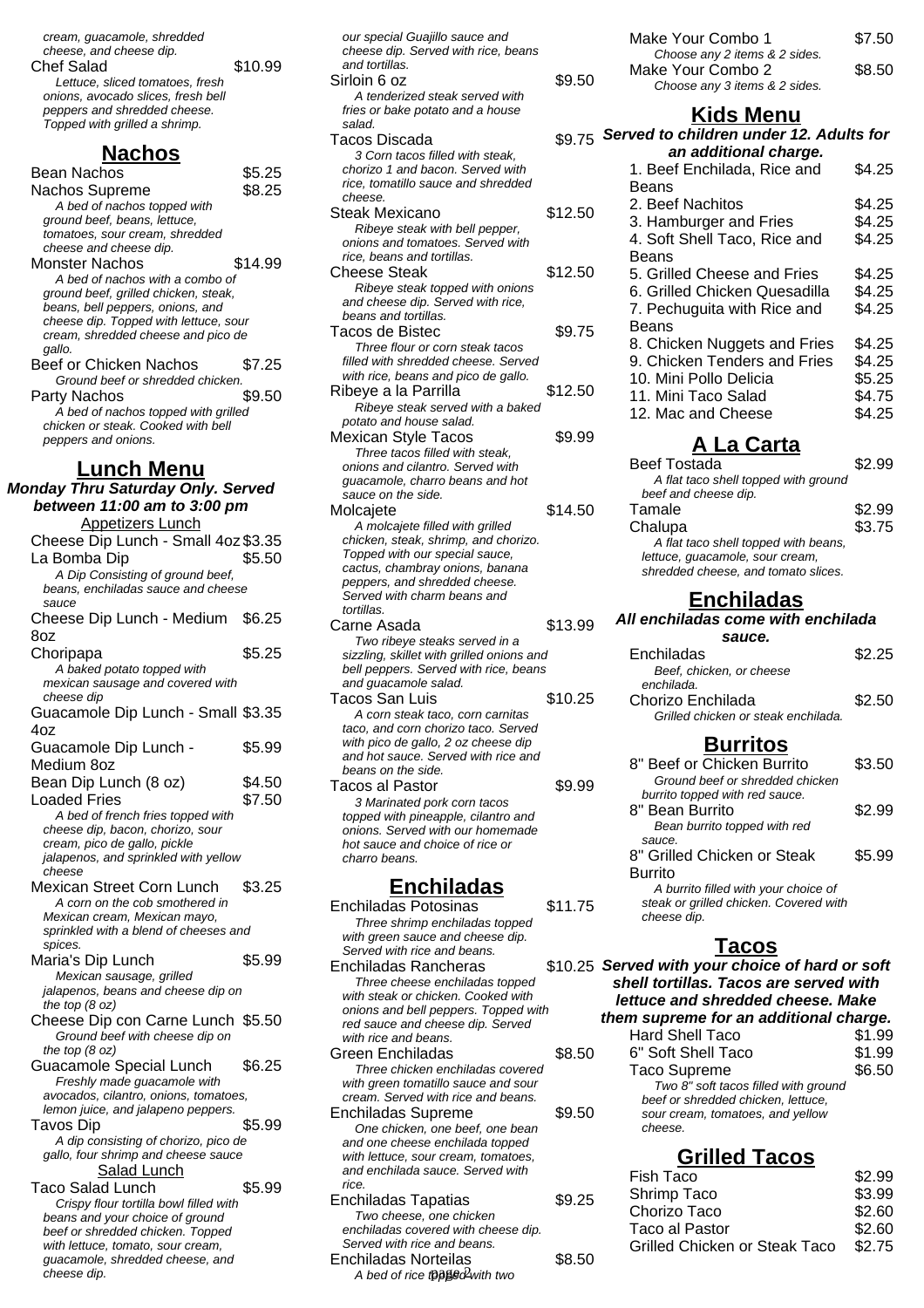Fajita Taco Salad Lunch \$7.75 Crispy flour tortilla bowl filled with beans and your choice of steak or grilled chicken. Topped with lettuce, tomato, sour cream, guacamole, shredded cheese, and cheese dip. Grilled Chicken / Steak Salad \$6.99 Lunch A crispy tortilla bowl filled with steak or grilled chicken, lettuce, tomatoes, sour cream, and shredded cheese. Huevos Lunch Huevos con Chorizo Lunch \$6.50 Scrambled eggs cooked with sausage. Served with rice, beans, and tortillas. Huevos Rancheros Lunch \$6.25 Eggs with ranchero sauce. Served with rice, beans, and tortillas Enchiladas Lunch Speedy Gonzalez \$5.50 One beef enchiladas, one taco. served with your choice of rice or bean Enchilada Supreme \$6.75 Three enchilada (one chicken, one ground beef and one cheese) topped with lettuce, tomatoes, sour cream. and enchilada sauce. served with rice Enchiladas Rancheras \$7.75 Two cheese enchiladas topped with chicken or steak. cooked with onions, and bell peppers. topped with red sauce and cheese dip. served with rice and beans Enchiladas Diablas \$7.50 Two grilled chicken enchiladas topped with hot sauce, cheese dip, sour cream and pico de gallo. served with rice and beans Nachos Lunch Nachos Supreme Lunch \$5.99 Served with ground beef and beans. Topped with cheese dip, lettuce sour cream, tomato, and shredded cheese. Vegetarian Lunch Quesadilla Rellena Lunch \$6.25 Cheese quesadilla stuffed with mushrooms, onions, tomatoes, and bell peppers. Served with rice and guacamole salad Poblano Pepper Lunch \$6.99 One poblano pepper filled with cheese. Topped with red sauce. Served with rice and beans. Fajitas Lunch Fajitas Lunch \$7.75 Grilled chicken steak, or mixed faitas (chicken and steak), cooked with onions and bell peppers. Served with rice, beans, and guacamole salad. Fiesta Fajitas Lunch \$8.50 Grilled chicken, steak, and shrimp, Cooked with onions and bell peppers. Served with rice, beans, and guacamole salad. **Style Dinners** Potato Fajita **\$7.75** A baked potato cooked with grilled chicken or steak, onions and bell peppers. Topped with lettuce, tomatoes, sour cream, shredded cheese, and cheese dip. Cheese Steak \$7.75 Steak topped with onions and cheese dip. Served with rice and beans. Chimichanga \$6.50

A flour tortilla deep-fried and filled with your choice of shredded chicken grilled chicken or steak enchiladas, cheddar cheese, enchilada sauce, and cheese sauce.

Enchiladas Extravanganza \$8.75 Three enchiladas: One chicken enchilada covered with green sauce, one cheese enchilada covered with cheese dip, and one beef enchilada covered with red sauce. Served with rice.

#### **Burritos**

| <b>Burrito Supreme</b>                                                       | \$9.50  |
|------------------------------------------------------------------------------|---------|
| Two shredded beef burritos topped                                            |         |
| with cheese dip. Served with                                                 |         |
| guacamole salad and your choice of                                           |         |
| rice or beans.                                                               |         |
| <b>Burrito Deluxe</b>                                                        | \$9.25  |
| Two burritos: one beef and beans                                             |         |
| and one chicken and beans. Topped                                            |         |
| with red sauce, lettuce, tomatoes,                                           |         |
| and sour cream. Choice of rice or                                            |         |
| beans.                                                                       |         |
| Macho Burrito                                                                | \$11.75 |
| A big burrito filled with steak or                                           |         |
| chicken, grilled onions, bell peppers,<br>and topped with cheese dip. Served |         |
| with rice and beans.                                                         |         |
| <b>Burrito Don Enrique</b>                                                   | \$9.50  |
| Burrito filled with pork and spicy                                           |         |
| sauce, covered with cheese dip.                                              |         |
| Served with rice and beans.                                                  |         |
| Burritos Gemelos                                                             | \$9.99  |
| Two grilled chicken or steak                                                 |         |
| burritos covered with cheese dip.                                            |         |
| Burrito Potosino                                                             | \$9.50  |
| Choice of steak or grilled chicken                                           |         |
| stuffed with beans. Cooked with our                                          |         |
| special sauce and covered with                                               |         |
| cheese dip. Served with rice and                                             |         |
| beans.                                                                       |         |
| Burrito Mexicano                                                             | \$9.75  |
| A burrito filled with steak or                                               |         |
| chicken, grilled onions and bell                                             |         |
| peppers. Topped with cheese dip.                                             |         |
| Served with rice, beans, and<br>guacamole salad.                             |         |
| Burrito Ranchero                                                             | \$10.25 |
| A 12" tortilla filled with steak or                                          |         |
| grilled chicken, chorizo, rice and                                           |         |
| beans. Topped with cheese sauce                                              |         |
| and sour cream.                                                              |         |
| Burrito Tingambato                                                           | \$9.75  |
| One 8" burrito filled with grilled                                           |         |
| chicken and one steak enchilada.                                             |         |
| Topped with shredded yellow                                                  |         |
| cheese, cheese dip, sour cream, and                                          |         |
| pico de gallo. Served with rice.                                             |         |
| <u>Quesadilla</u>                                                            |         |
|                                                                              |         |
| Quesadilla Fajita Monterrey                                                  | \$9.25  |
| A quesadilla filled with steak or                                            |         |
| grilled chicken, cooked with onions.<br>and bell peppers. Served with rice   |         |
| and guacamole salad.                                                         |         |
| Costenos Favorite                                                            | \$9.99  |
|                                                                              |         |

cooked with chonzo. bell peppers, and onions Covered with cheese dip Served with rice and beans.

or grilled chicken.

Juan's Favorite Quesadillas \$7.75 Two 6' quesadillas filled with steak

Quesadilla Mexicana \$8.50 Cheese quesadilla stuffed with shredded chicken or shredded beef. Served with rice and guacamole salad The meat is precooked with onions, tomatoes, and peppers.

Queen Quesadilla \$10.25 Oversized 12'' quesadilla filled with chicken or steak. Cooked with bell peppers. onions, and chorizo.

Quesadilla Huasteca<br>
page 3<br>
page 3

#### **Quesadillas Add Cheese Dip on Top for an**

| additional charge.              |        |  |  |
|---------------------------------|--------|--|--|
| <b>Grilled Chicken or Steak</b> | \$5.99 |  |  |
| Quesadilla                      |        |  |  |
| Mushroom Quesadilla             | \$3.75 |  |  |
| <b>Cheese Quesadilla</b>        | \$2.25 |  |  |
| Shrimp Quesadilla               | \$5.75 |  |  |
| Spinach Quesadilla              | \$3.75 |  |  |
| Shredded Chicken or Beef        | \$3.99 |  |  |
| Quesadilla                      |        |  |  |

# **From The Grill**

| Order of Grilled Chicken or     | \$6.99 |
|---------------------------------|--------|
| Steak                           |        |
| <b>Grilled Mushrooms</b>        | \$1.50 |
| Order of Shrimp (5 Pc)          | \$3.25 |
| Order of Shrimp (10 Pc)         | \$6.25 |
| <b>Grilled Onions and Bell</b>  | \$2.75 |
| Peppers                         |        |
| <b>Grilled California Blend</b> | \$3.75 |
| Vegetables                      |        |
|                                 |        |

## **Sides**

| Rice or Beans                 | \$2.50 |
|-------------------------------|--------|
| Rice and Beans                | \$3.50 |
| Cheesy Rice                   | \$3.75 |
| Chan Beans                    | \$2.75 |
| French Fries                  | \$2.75 |
| Cactus                        | \$2.25 |
| Pico de Gallo                 | \$1.25 |
| Hot Salsa                     | \$1.25 |
| Order of Chorizo              | \$2.50 |
| Tortillas (2)                 | \$0.99 |
| Sour Cream (2 oz)             | \$0.75 |
| <b>Shredded Cheese</b>        | \$1.75 |
| Loaded Baked Potato           | \$3.25 |
| Grilled Jalapenos             | \$1.25 |
| Vinegar Jalapenos             | \$1.25 |
| <b>Grilled Onions</b>         | \$1.75 |
| <b>Bell Peppers (Grilled)</b> | \$1.99 |
| <b>Diced Tomatoes</b>         | \$1.25 |
| Salsa Verde                   | \$1.25 |
|                               |        |

## **Desserts**

| e steak enchilada.<br>edded vellow<br>dip, sour cream, and<br>erved with rice.                |         | Churros<br>A churro is a spiral pastry similar to<br>a doughnut.) Served with 2 scoops<br>of ice cream and topped with caramel<br>and whipped cream.                    | \$4.75 |
|-----------------------------------------------------------------------------------------------|---------|-------------------------------------------------------------------------------------------------------------------------------------------------------------------------|--------|
| <u>sadilla</u>                                                                                |         | Deep Fried Ice Cream                                                                                                                                                    | \$4.50 |
| ita Monterrev<br>illed with steak or<br>cooked with onions.<br>s. Served with rice<br>salad.  | \$9.25  | Vanilla ice cream rolled in a<br>crunchy coating, quick-fried, topped<br>with chocolate or strawberry syrup.<br>Topped with whipped cream and a<br>cherry.              |        |
| orite<br>n or steak quesadita<br>nzo. bell peppers,<br>ered with cheese dip                   | \$9.99  | Sopapilla<br>A light puffed sweet tortilla fried to<br>perfection. Topped A with vanilla ice<br>cream, honey, and cinnamon                                              | \$3.50 |
| and beans.<br>e Quesadillas<br>dillas filled with steak                                       | \$7.75  | Flan (Check for Availability)<br>A sweet custard with a caramel<br>topping.                                                                                             | \$3.99 |
| n.<br>xicana<br>adilla stuffed with<br>en or shredded beef.<br>and guacamole                  | \$8.50  | Chocolate Chimichanga<br>A snickers bar wrapped in a tortilla<br>and fried till crisp. Served with vanilla<br>ice cream and topped with chocolate<br>and whipped cream. | \$4.99 |
| is precooked with<br>s, and peppers.<br>dilla<br>" quesadilla filled with<br>Cooked with bell | \$10.25 | Little Volcan<br>Hot chocolate cake served with<br>vanilla ice cream. Topped with<br>chocolate, whipped cream, and a<br>cherry.                                         | \$5.99 |
| , and chorizo.<br>asteca<br>page 3                                                            | \$9.50  | Sundae<br>Vanilla ice cream covered with<br>your choice of chocolate or                                                                                                 | \$3.50 |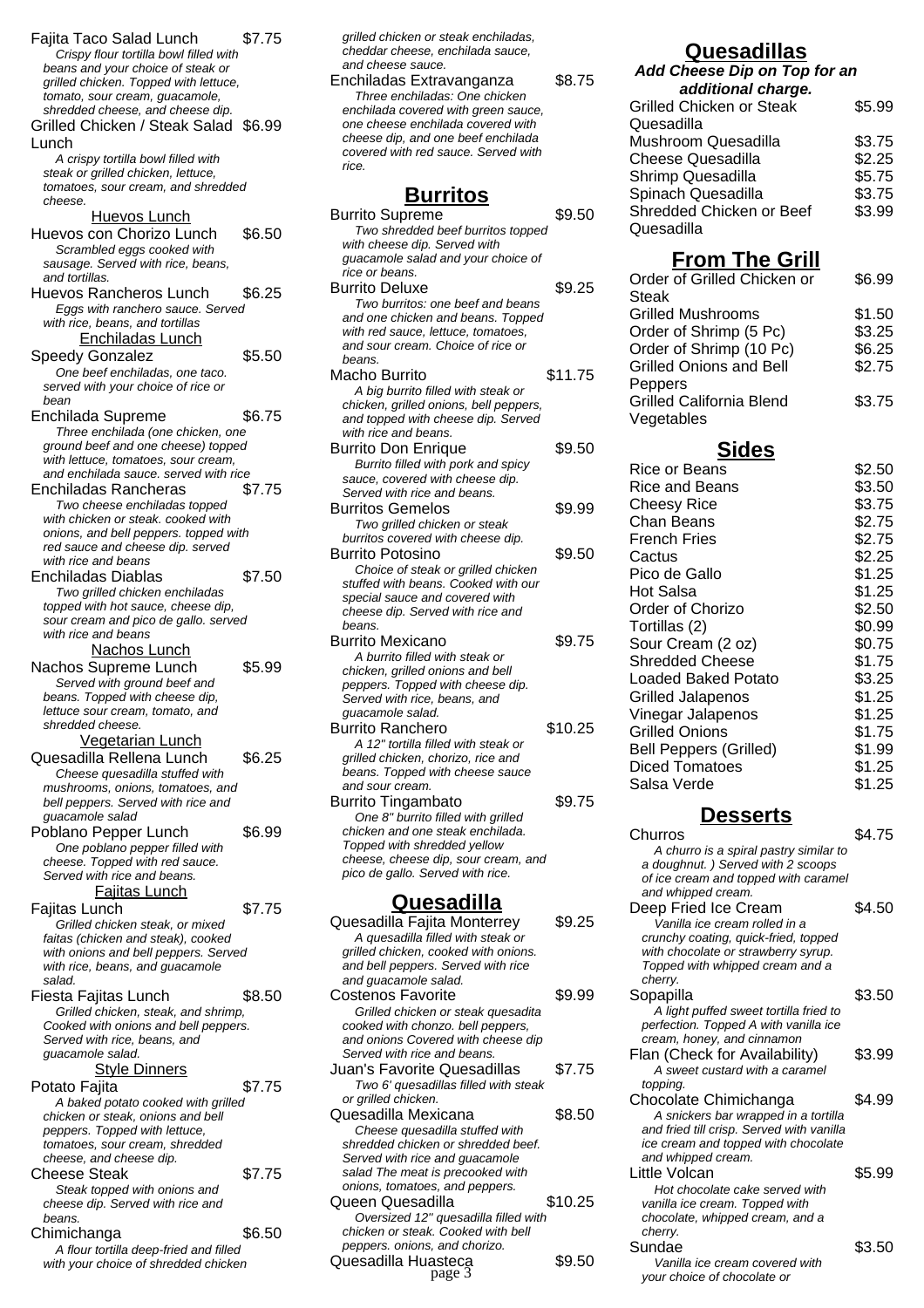or beef. Topped with cheese sauce. Served with rice, beans, and guacamole salad Chicken Lunch Delicia Lunch \$6.99 Bed of rice topped with your choice of meat. Topped with cheese dip. Pollo Huasteco Lunch \$7.99 A grilled chicken breast topped with onions, chorizo, mushrooms, and cheese dip. Served with rice and beans. Maria's Diet Lunch \$7.50 Grilled chicken breast served with California blend vegetables broccoli, cauliflower, carrots and house salad. Pechuga Frita Lunch \$7.25 Grilled chicken breast topped with onions and cheese dip. Served with rice and beans. Pollo Mexicano Lunch \$7.50 Grilled chicken breast topped with onions, bell peppers, mushrooms, and cheese dip. Served with rice and beans. Cabos Chicken Lunch \$8.25 A grilled chicken breast topped with bacon, ham, jalapenos, pineapple and cheese dip. Served with rice, beans, and tortillas. Burritos Lunch Burrito Deluxe Lunch \$6.75 Your choice between a ground beef and bean burrito or chicken and bean burrito. Topped with red sauce, lettuce, tomato, sour cream, and shredded cheese. Served with rice. Burrito Regio Lunch \$6.99 Two 6" petite grilled chicken or steak burritos topped with cheese dip. Burrito Supreme Lunch \$6.75 One shredded chicken or shredded beef burrito of your choice. Topped with cheese dip. served with rice and guacamole salad. Burrito Mexicano Lunch \$7.50 A tortilla filled with steak or grilled chicken, onions, and bell peppers, Topped with cheese dip. Served with rice, beans, and guacamole salad. 8" Beef or Chicken Burrito Lunch \$3.50 Ground beef or shredded chicken burrito topped with red sauce. Quesadillas Lunch Quesadilla Mexicana Lunch \$6.50 Cheese quesadilla stuffed with shredded chicken or shredded beef. Served with rice and guacamole salad The meat is precooked with onions, tomatoes, and peppers. Quesadilla Fajita Monterrey Lunch \$7.50 A quesadilla filled with steak or grilled chicken, cooked with onions and bell peppers. Served with rice and guacamole salad. Quesadilla Huasteca Lunch \$7.50 A quesadilla filled with steak or chicken, cooked with chorizo. Served with rice and beans. Mayan Quesadilla Lunch \$7.25 One grilled chicken quesadilla topped with cheese dip. Served with rice. Make Your Own Combo Lunch Make Your Own Combo Lunch\$6.25 Choose any two items. Served with rice and beans. (Your choice of ground beef or shredded chicken only)

grilled chicken or steak, cooked with chorizo. Served with rice and beans. Durango Quesadilla  $$9.25$ Cheese quesadilla filled with chicken or steak, hot sauce, and onions. Served with rice and beans. Monster Quesadilla **\$17.99** Two 14" tortillas synchronized filled with steak, chicken, shrimp, bacon, chorizo, onions, and bell peppers. Topped with lettuce, pico de gallo, and sour cream. Mayan Quesadilla  $$8.50$ One grilled chicken quesadilla topped with cheese dip. Served with rice. **Fajitas All of our sizzling Fajitas are sauteed with onions and bell peppers. Served with beans, rice, guacamole salad, and warm tortillas.** Fajitas Chicken \$11.25 Fajitas Steak  $$11.25$ Fajitas Mixed \$11.25 Fiesta Steak \$12.25 Fiesta Chicken \$12.25 Fiesta Shrimp \$12.25 Shrimp Fajita  $$13.50$ Fajitas Jalisco  $$13.25$ Combination of chicken, steak, shrimp, and chorizo. Fajitas el Primo  $$13.99$ A mixture of chicken, steak and shrimp, chorizo and bacon. Topped with 2 pineapple slices. Fajitas Texicanas \$13.75 Chicken or steak strips, cooked with bacon, special sauce, and mushrooms. Topped with shredded cheese. Faiitas a la Rib  $$13.99$ Chicken, steak, and shrimp cooked with pineapple chunks and served in half of a pineapple. Topped with mozzarella cheese.

A cheese quesadilla filled with

### **Seafood**

| Camarones al Ajillo<br>16 Shrimp cooked with garlic<br>sauce and cilantro. Served with<br>tortillas, rice, and beans.                                                                                        | \$11.99 |
|--------------------------------------------------------------------------------------------------------------------------------------------------------------------------------------------------------------|---------|
| Camarones Acapulco<br>Bed of rice topped with 16 pieces<br>of shrimp and cheese dip.                                                                                                                         | \$11.99 |
| Camarones al Mojo de Ajo<br>Breaded shrimp cooked with garlic.<br>Served with rice and quacamole<br>salad.                                                                                                   | \$11.99 |
| Hot Camarones a la Diabla<br>16 Spicy hot shrimp served with<br>tortillas, rice, and beans.                                                                                                                  | \$11.99 |
| Filete al Mojo de Ajo<br>Tilapia cooked with garlic butter.<br>Served with tortillas, guacamole<br>salad, and rice.                                                                                          | \$11.25 |
| Cozumel Fish Tacos<br>Three flour tortillas filled with grilled<br>fish, pico de gallo, and chipotle<br>sauce. Served with charro beans on<br>the side.                                                      | \$9.25  |
| <b>Cancun Shrimp Tacos</b><br>Three flour tortillas filled with grilled<br>shrimp and pico de gallo, saut ed in<br>white wine. Topped with lettuce,<br>avocado, and cheese. Served with<br>rice on the side. | \$10.25 |
| Filete Mexicano<br>Tilapia cooked with onion,<br>mushrooms and jalapenos. Topped<br>with cheese sau <sub>bag</sub> Setved with rice,                                                                         | \$11.25 |

strawberry syrup. Topped with whipped cream and a cherry.

#### Xango \$5.99 Creamy cheesecake in a pastry tortilla and deep-fried. Dusted with cinnamon and sugar. Served with ice cream 1 and topped with your choice of chocolate or caramel.

#### **Beverage**

| Coke             | \$2.25 |
|------------------|--------|
| Diet Coke        | \$2.25 |
| Dr. Pepper       | \$2.25 |
| Mello Yello      | \$2.25 |
| Sprite           | \$2.25 |
| Lemonade         | \$2.25 |
| Sweet Iced Tea   | \$2.25 |
| Unsweet Iced Tea | \$2.25 |
| Coffee           | \$1.75 |